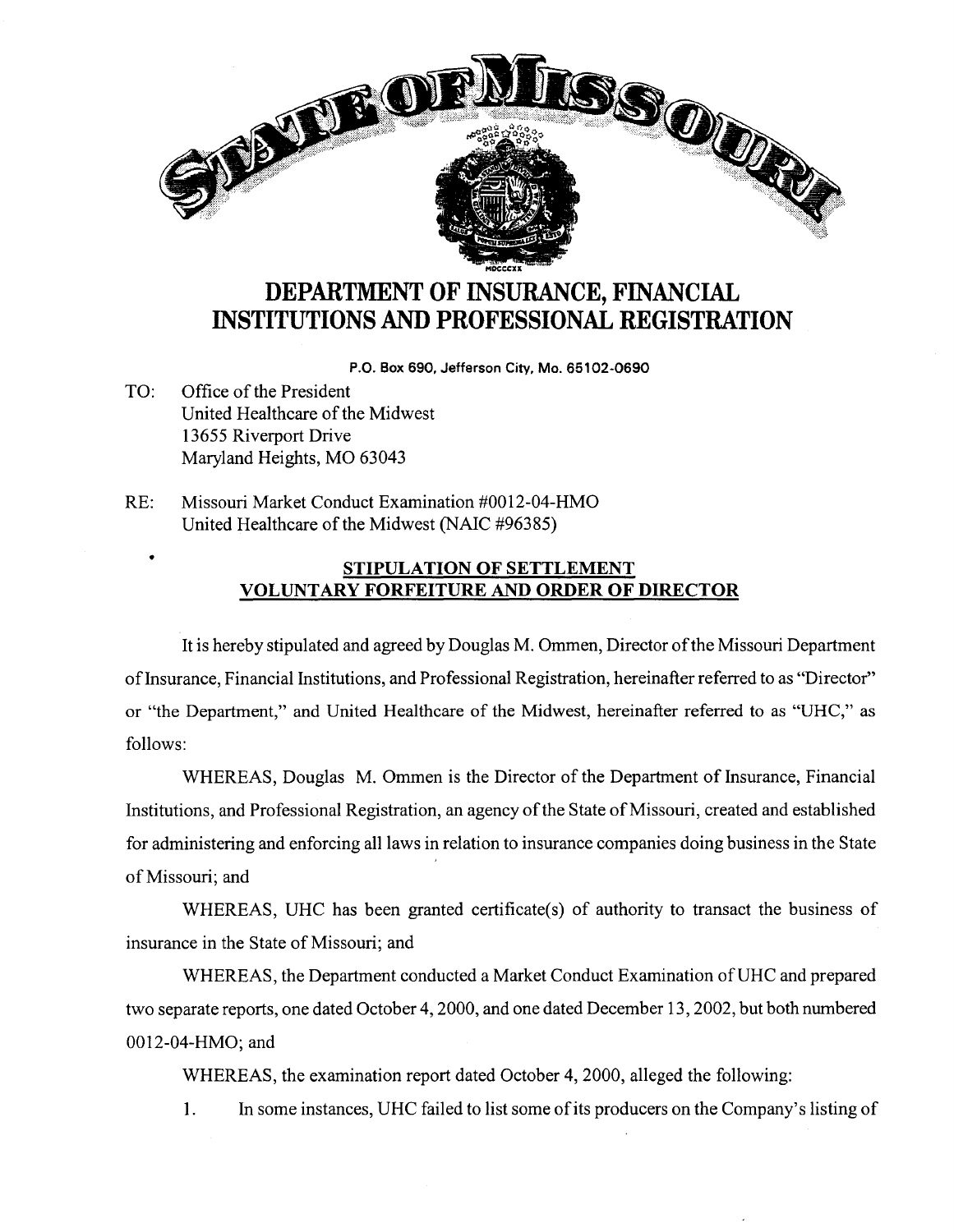producers that were in the Department's records, failed to notify the Department of the appointment date of some of its employees that received commissions, and paid commissions to one individual who was neither licensed nor appointed with the Company, thereby violating §§375.022 and 354.230, RSMo.

2. In some instances, UHC failed to update language in some of its certificates of coverage, plan summaries, and schedule of benefits as it related to emergency room coverage, thereby violating §§376.1350(12) and 376.1367(1), RSMo.

3. In some instances, UHC used restrictive language in some ofits certificates ofinsurance relating to certain terms, conditions, limitations, exclusions, as well as its authority for determining the availability of benefits under the policies, including policyholders' right to appeal coverage decisions, thereby violating §354.430.0(1), RSMo.

4. In some instances, UHC used language in some of its certificates of coverage pertaining to time frames for handling second level grievances that deviated from the time frames set forth in §§376.1382(2) and 376.1385(2), RSMo.

5. In some instances, although UHC did not assess co-payments for immunizations, UHC used language in its summaries of benefits that erroneously indicated that a member would be assessed a co-payment for immunizations, thereby violating §376.1215.2, RSMo.

6. In some instances, UHC improperly denied coverage to some of its Individual Policy applicants, contrary to requirements contained within the federal Health Insurance Portability and Availability Act (HIPAA).

7. In some instances, UHC allowed and/or participated in a practice of steering members to a group of physicians and/or to another participating provider other than whom the PCP recommended or that the enrollee selected, resulting in an improper restriction on the enrollees' access to the entire network, as required by §§354.603.1(4) and 354.621.2, RSMo.

8. In some instances, UHC failed to file its annual network data with the Department, as required by §354.603.2, RSMo.

9. In some instances, UHC used incorrect language in some of its certificates of coverage and schedules of benefits regarding the payment for diabetes-related services and supplies by requiring a greater deductible or co-payment amount than what is allowed pursuant to §376.385, RSMo.

10. In some instances, UHC failed to timely respond to complaints received from the Department, thereby violating §376.1375, RSMo, and Missouri Regulation 20 CSR 100-4.100.

11. In some instances, UHC's initial review procedures were called into question due to the Company's high level of reversals of denials once a consumer filed a complaint.

12. In some instances, UHC failed to timely respond to the examiners' formal requests and criticisms, thereby violating §374.205, RSMo, and Missouri Regulation 20 CSR 300-2.200(6).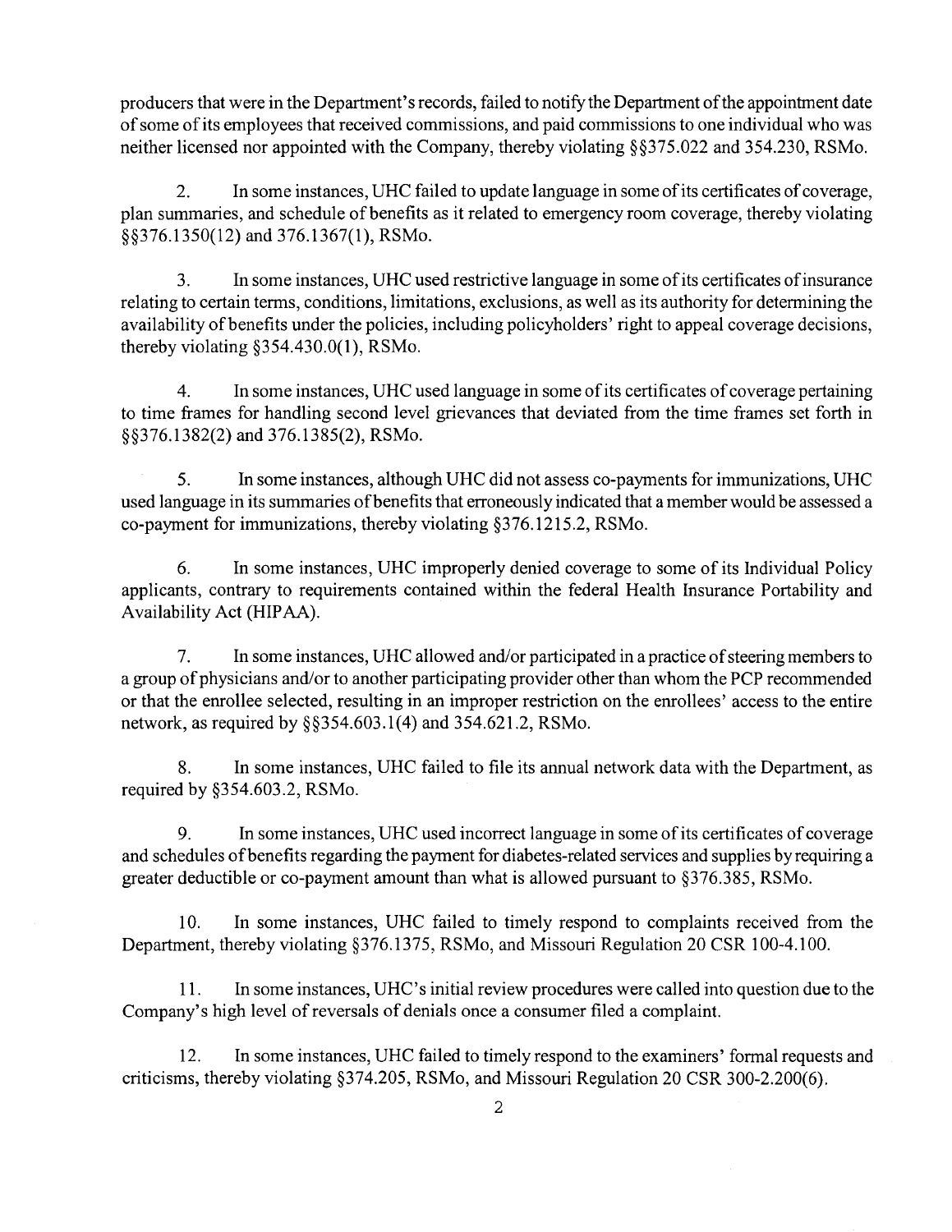## WHEREAS, the examination report dated December 13, 2002, alleged the following:

1. In some instances, UHC failed to pay, deny, suspend, or acknowledge some of its COSMOS and UNET large and small group and individual claims within the timeframes required by Missouri Regulation 20 CSR 100-1.030(1).

2. In some instances, UHC failed to maintain its books and records in a manner such that its claims practices could be readily ascertained, and further did not maintain a claims system that contained sufficient information pertaining to the claims in such detail that pertinent events and the dates of those events could be reconstructed during a market conduct examination, as required by Missouri Regulation 20 CSR 300-2.100 and 20 CSR 300-2.200.

3. In some instances, UHC improperly denied some ofits COSMOS and UNET large and small group as well as individual claims, including those related to certain mandated benefits and emergency services, and further failed to pay interest on the claims that were paid late, thereby violating §§354.400(5), 354.362, 375.1007(1), (2), (4), (6), and (12), 376.383.3 and .4, 376.406, 376.1225, 376.1350 (12), 376.1367, and 408.020, RSMo, and Missouri Regulation 20 CSR 400-2.160.

4. In some instances, UHC did not effectuate prompt, fair, and equitable settlement of certain UNET large group claims in which liability had become reasonably clear, including those related to certain mandated benefits, thereby violating §§375.1007(4), 376.383.3, and 376.782, RSMo.

5. In some instances, UHC failed to properly investigate some of its coordination of benefits (COB) claims and applied its own policy limitations when acting as the secondary carrier.

6. In some instances, UHC failed to use the proper standard when determining whether or not certain UNET small and large group claims for emergency room treatment was necessary, and, therefore covered, thereby violating §376.1350(12), RSMo.

7. UHC charged some of its members excessive co-payments, thereby violating §§375.1007(1) and (4), 376.383.3, and 408.020, RSMo, and Missouri Regulation 20 CSR 400-7.100.

8. In some instances, UHC failed to audit its third party administrator, thereby violating §376.1084(3), RSMo.

9. In some instances, UHC failed to timely respond to the examiners' formal requests and criticisms, thereby violating §374.205, RSMo, and Missouri Regulation 20 CSR 300-2.200(6).

WHEREAS, without admitting or denying the above allegations, UHC hereby agrees to take the following remedial actions and agrees to maintain those corrective actions at all times, including, but not limited to, taking the following actions:

1. UHC agrees to take corrective action to assure that the errors noted in above-referenced market conduct examination reports do not recur; and